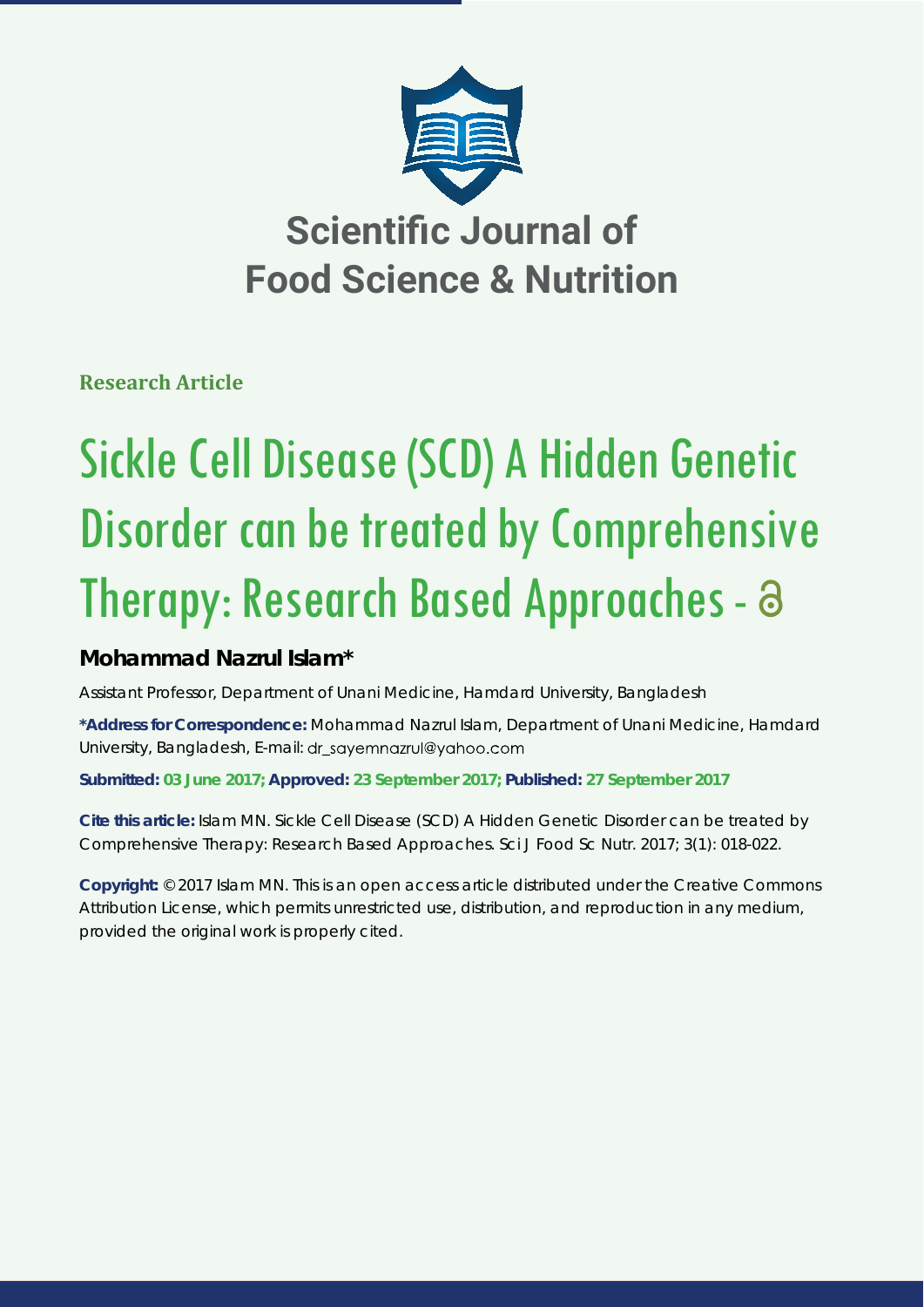### **ABSTRACT**

Sickle cell disease is caused by a mutation of hemoglobin-beta gene on chromosome 11. It is due to abnormal hemoglobin molecules - hemoglobin S which is attached to each other and form long, rod-like structures. These structures cause red blood cells to become stiff and form a sickle shape. The shape of red blood cells leading to blockage and progressive damage of vital organs and tissues and representing acute chest syndrome, stroke and priapism [painful, prolonged erection]. Pre-marital, post marital counseling, combined or comprehensive therapy are mandatory to reduce the prevalence and consequences of SCD. Early diagnosis and treatment can prevent the drastic effect of SCD. To increase awareness with information, education and communication system is the cost-effective method of SCD prevention.

#### **INTRODUCTION**

Sickle cell disease is caused by a mutation of hemoglobin-beta gene on chromosome 11[1]. Hemoglobin transports oxygen from the lungs to other parts of the body. Red blood cells with normal hemoglobin [hemoglobin-A] are smooth, round and glide through blood vessels. . It is due to abnormal hemoglobin molecules - hemoglobin S which is attached to each other and form long, rod-like structures [2]. These structures cause red blood cells to become stiff and form a sickle shape. The shape of red blood cells leading to blockage and progressive damage of vital organs and tissues and representing acute chest syndrome, stroke and priapism [painful, prolonged erection] [3]. It may also debilitate the spleen, kidneys and liver. A baby born with sickle cell disease inherits a gene for the disorder from both parents. If the both parents are having the genetic defect, there will be 25 percent chance to born their babies with sickle cell disease. If a child inherits only one copy of the defective gene [from either parent], there is a 50 percent chance that the child will carry the sickle cell trait. Those people who are only carrier of the sickle cell trait, typically they didn't get the disease, but can transmit the defective gene to their children. Aside from Africa and countries in the border of the Mediterranean [e.g., Italy, Greece, Spain, and Turkey] that have high incidence of SCD, significant prevalence has been reported especially in Saudi Arabia, Yemen, India, Pakistan, Bangladesh, and China. It can also be detected in an unborn baby. Amniocentesis, a procedure in which a needle is used to take fluid from around the baby for testing, can show whether the fetus has sickle cell disease or carries the sickle cell gene. It is better to discontinue the pregnancy, if the aminocentesis test is positive for the disease. Genetic counselors can help parents to make the difficult decision. Morbidity, frequency of crisis, degree of anemia, and the organ systems involved vary considerably from individual to individual. Treatments for sickle cell disease include antibiotics, pain management and blood transfusions. Hydroxyurea is an antitumor drug, which is stimulated to produce fetal hemoglobin in newborns. Fetal hemoglobin helps to prevent the "sickling" of red blood cells. Patients treated with hydroxyurea have chance to attack acute chest syndrome, potential adverse and toxic side effects include bone marrow toxicity, liver toxicity, nausea, vomiting, diarrhea, constipation, mucositis, hair loss, problems with blood urea and creatinine among others. Currently the only cure for sickle cell disease is bone marrow transplantation though it is a risky procedure with many complications. In this procedure, a sick patient bone marrow is transplanted from bone marrow from healthy, genetically compatible sibling donors. Only 18 percent of children with sickle cell disease are having healthy and matched sibling donor. So, comprehensive approaches are needed to combat the disease.

#### **RESEARCH BASED APPROACHES**

 One hundred patients with steady-state SCA were randomized into treatment and placebo arms. The extract/placebo [*Cajanus*  *cajan*] were administered twice daily to the subjects. Weight, hepatospleenomegaly, blood levels of biliurubin, urea, creatinine, and Packed Cell Volume [PCV] were monitored over a 6-month period. Recall episodes of pain 6 months before enrolment were compared with episodes of pains recorded during the treatment period. Twenty-six cases [55.3 per cent] had hepatomegaly on enrolment. This significantly reduced to 33.3 per cent at 6 months  $[p = 0.03]$ ; but increased in the placebo arm ( $p > 0.05$ ). The total number of recall painful episodes in cases was 207 [mean 4.4 +/- 10.3 [SD], range 0-60] and fell to 191 (mean 4.2 +/- 4.4 [SD], range 0-16); *p* = 0.03. Episodes of pain increased from 109 in controls [mean 2.6 +/- 5.0 [SD], range 0-26] to 164 [mean 3.9 +/- 4.3 [SD], range 0-22]; *p* = 0.01. Mean PCV in the cases showed no appreciable changes  $[p = 0.1]$  but there was a significant increase in the controls  $[p = 0.02]$ . In conclusion, the extract may cause a reduction of painful crises and may ameliorate the adverse effects of sickle cell anemia on the liver [6].

It was found that 38 asymptomatic children with SCD develop hypertension and abnormal blood pressure. The investigators suggested that measuring of 24-hour Ambulatory BP Monitoring [ABPM] are needed to young patients. In the study, 17 patients [43.6%] had ambulatory hypertension, whereas 4 [10.3%] had hypertension on the basis of their clinic blood pressure. Twentythree patients [59%] had impaired systolic blood pressure dipping, 7 [18%] had impaired diastolic blood pressure dipping, and 5 [13%] had reversed dipping [7].

It has proved that induction of defective human gene to mice produce sickle cell disease in mice. .Bone marrow containing the defective hemoglobin gene was removed from the mice and genetically "corrected" by the addition of the anti-sickling human beta-hemoglobin gene. The corrected marrow was then transplanted into other mice with sickle cell disease. The genetically corrected mice started to produce high levels of normal red blood cells and showed a dramatic result. Scientists are very enthusiastic for applying the human gene transplant to combat the disease.

A new technique used in conjunction with *in vitro* fertilization, called Pre-Implantation Genetic Diagnosis (PGD), enables parents who carry the sickle cell trait to test embryos for the defective gene before implantation, and to choose to implant only those embryos free of the sickle cell gene [8].

#### **Signs and symptoms**

Sickle Cell Disease (SCD) usually manifests early in childhood. Sign and symptoms of the SCD are as following:

• Complain acute and chronic pain in any part of the body part due to vaso-occlusive crisis. Vaso-occlusion leads to infarction, hemolysis, and inflammation. Inflammation enhances the expression of adhesion molecules in endothelium, increasing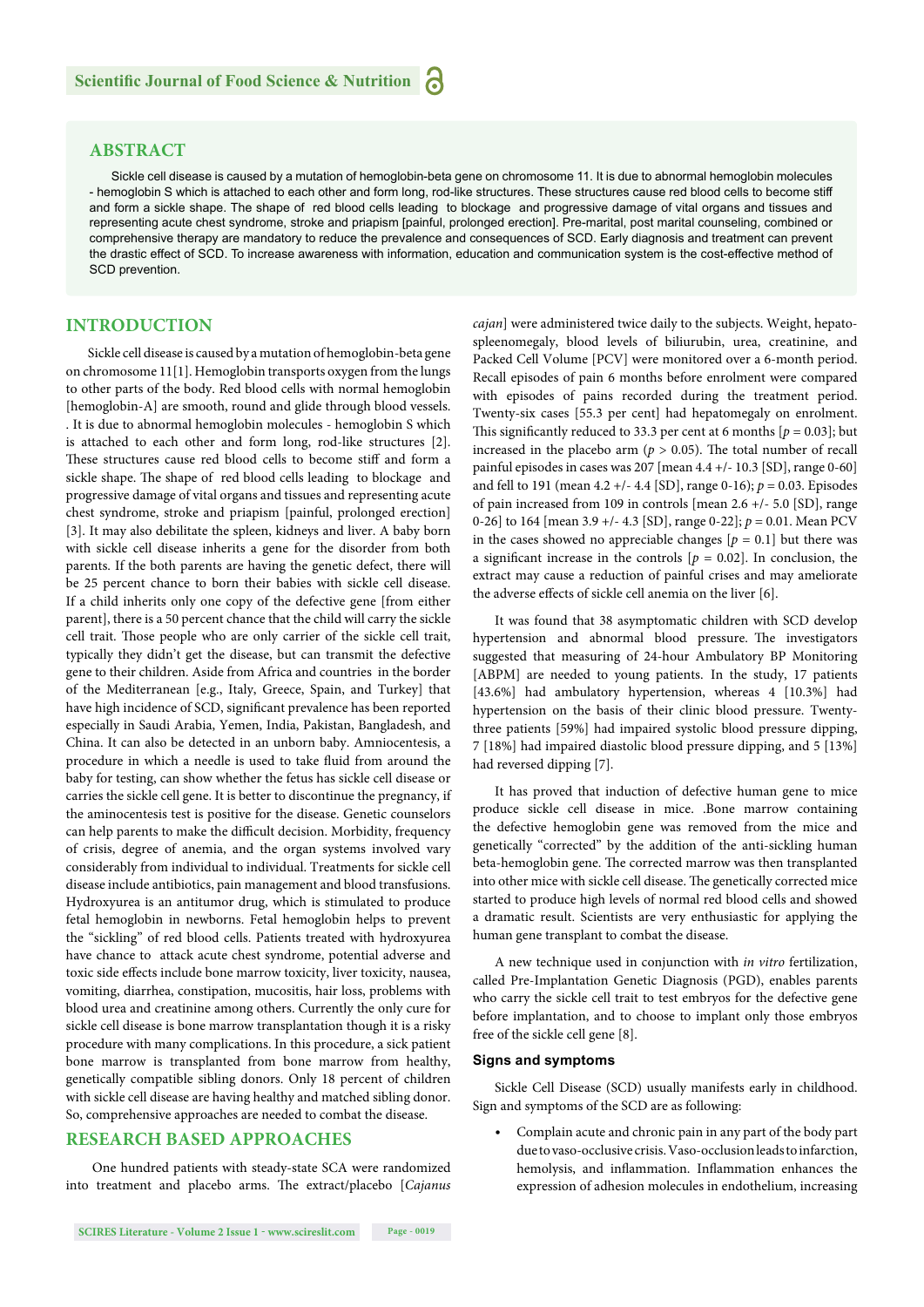the tendency of sickled erythrocytes to adhere to the vascular endothelium. In worsen vaso-occlusion condition [9], reperfusion of the ischemic tissue generates free radicals and oxidative damage. The ruptured erythrocytes may release free hemoglobin which binds with nitric oxide and leads to develop functional nitric oxide deficiency and vasculopathy [10].

- Pain in the long bones of the extremities are mostly affected due to bone marrow infarction.
- Chronic hemolytic anemia.
- Aplastic crisis due to infection with B19V.
- Splenic sequestration which is characterized by the onset of life-threatening anemia with rapid enlargement of the spleen and high reticulocyte count.
- *Streptococcus pneumonia* infection more common in adult.
- Delayed sexual maturation with underweight.
- Dactylitis may present in hands or feet in children.
- Chest pain, fever, cough, tachypnea, leukocytosis, and pulmonary infiltration are most common in children than adult. Adults may develop afebrile and dyspneic with severe chest pain.
- Pulmonary hypertension.
- Avascular necrosis of the femoral or humeral head due to vascular occlusion.
- Stroke.
- Ptosis, retinal vascular changes and proliferative retinitis.
- Hypertrophy of both ventricles and the left atrium.
- Cholelithiasis is common in children.
- Priapism is a well-recognized complication of SCD.
- Leg ulcers are a chronic painful problem.

#### **Triggering factors related to vaso-occlusive crisis are as following:**

- Hypoxemia due to acute chest syndrome or respiratory complications
- Acidosis results in a shift of the oxygen dissociation curve
- Changes in body temperature

#### **Diagnosis**

Laboratory tests are usually advised to the patients of SCD-

- Screening for HbS at birth. It can be obtained via chorionic villus sampling.
- Hemoglobin electrophoresis.
- Total Count of WBC and RBC.
- Serum electrolytes.
- Hemoglobin solubility testing.
- Peripheral blood smears.
- Pulmonary function tests [transcutaneous  $O_2$  saturation].
- Renal function [creatinine, BUN and urinalysis].
- Hepatobiliary function tests, [ALT and fractionated bilirubin].
- CSF examination: Lumber Puncture in febrile children who appear toxic and in those with neurologic finding may consider CT scanning before performing LP.
- Blood cultures.
- $ABC<sub>e</sub>$
- Secretory phospholipase A2 [sPLA2]

#### **Imaging studies**

- Radiography: Chest x-rays should be performed in patients with respiratory symptoms.
- MRI: Useful for early detection of bone marrow due to acute and chronic bone marrow infarction, marrow hyperplasia, osteomyelitis, and osteonecrosis.
- CT scanning: May demonstrate subtle regions of osteonecrosis not apparent on plain radiographs in patients who are unable to have an MRI and to exclude renal medullary carcinoma in patients presenting with hematuria
- 99mTc bone scanning showed that early stages of osteonecrosis;
- Transcranial Doppler ultrasonography: Can identify children with SCD at high risk for stroke
- Cholecystitis, cholelithiasis, or ectopic pregnancy can be excluded by abdominal ultrasonography.
- Echocardiography: Identifies patients with pulmonary hypertension
- Transcranial near-infrared spectroscopy or cerebral oximetry: Can be used as a screening tool for low cerebral venous oxygen saturation in children with SCD

#### **Management**

The goals of treatment of SCD are symptomatic relief and minimize disease complications. Treatment strategies are as following:

- Management of vaso-occlusive crisis
- Management of chronic pain syndromes
- Management of chronic hemolytic anemia
- Prevention and treatment of infections
- Management of the complications and the various organ damage syndromes associated with the disease
- Prevention of stroke
- Detection and treatment of pulmonary hypertension

#### **Phytotherapy**

*Cajanus Cajan* [Fabaceae] is an important legume plant used as nutrient and rich source of vitamin and protein containing free amino acids [phenylalanine most active], phenolic compounds [p hydroxybenzoic acid], tannins, globulins and saponins [4]. Crude alcoholic extracts of *C.cajan* were reported to inhibit sickling and also quickly revert normal morphology of already sickled erythrocytes [5] while aqueous extract of the dried seeds of an *C. Cajan* which contain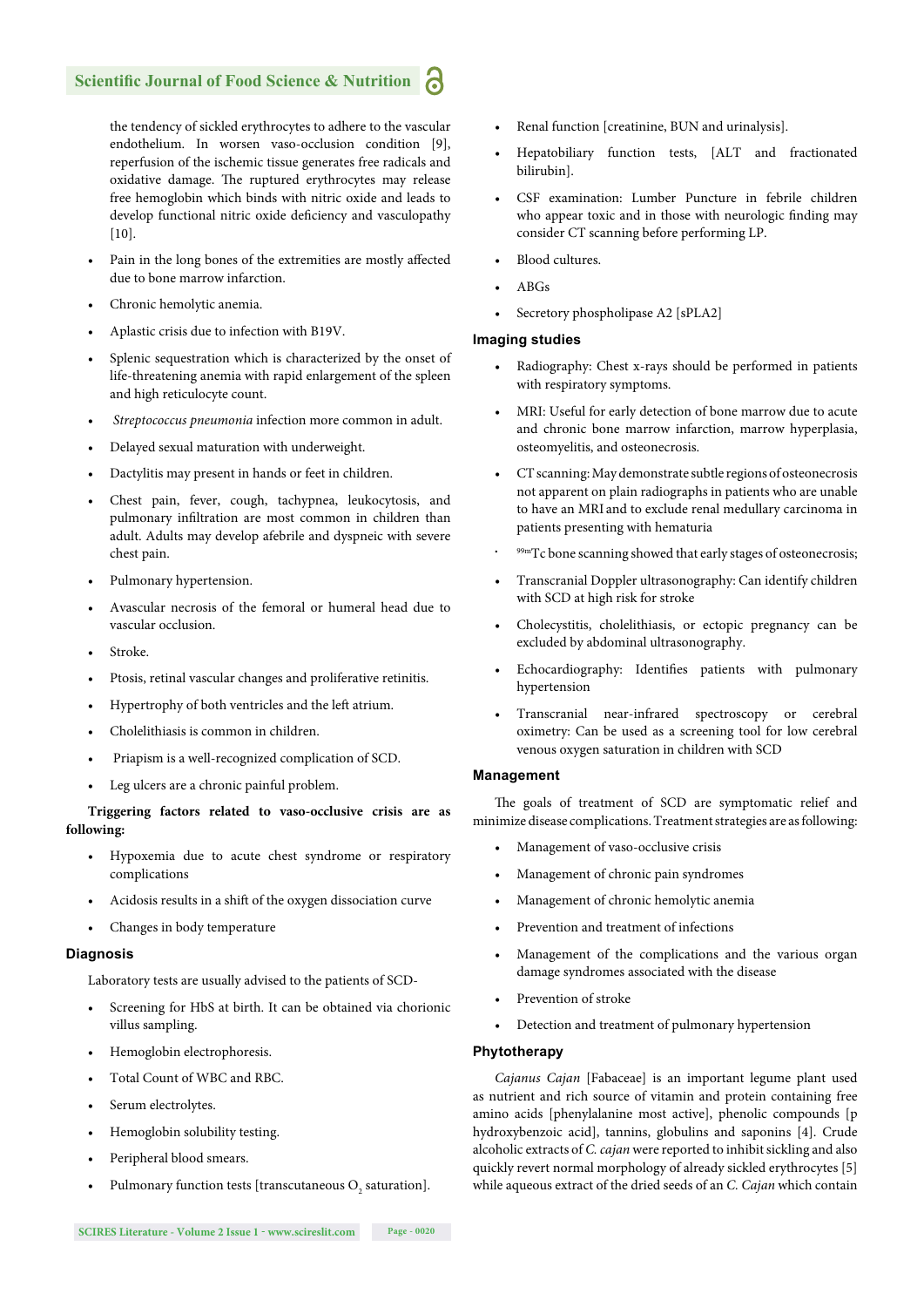#### **Scientific Journal of Food Science & Nutrition**

p-hydroxybenzoic in high amount has shown reversal of pre-sickeld erythrocytes [HbSS] [6].

It has been proved that *Boerhaavia diffusa*, *Zingiber officinale*, Piper longum, Piper nigrum, Emblica officinalis, Terminalia chebula, *Piper chaba, Curcuma longa, Embelia ribes, Plumbago zeylanica, Boswellia serrata, Curcumin longa and Phyllantus niruri* are very useful to manage the symptoms of sickle cell anemia in a natural way without causing any adverse effects on health [11].

An herbal combination extract called Niprisan (*Piper guineense seed, Eugenia caryophyllus, Pterocarpus osum stem]* – has shown significant success among the research. In a Phase IIb clinical trial, among the 30 sickle cell patients given the herbal formula, 73% had no sickle cell crisis during the twelve month testing period, while the remainder of the group – 27% – had fewer and less severe sickle cell crises [12].

In vitro and in vivo studies in various herbs revealed that anthraquinones, anthocaynin, amino acids, caricapinoside, p-hydroxy benzoic acid etc. are the potent herbal constituents responsible for antisickling activity in sickle cell anemia patients and these herbal constituents can be further researched for development of a much safer and affordable medicine [13].

A study with Adansonia digitata bark during crises showed that the plant can reverse sickling [14]. M piana reported that antisickling activity of Adansonia digitata aqueous extract is dose dependent while chemical screening on the aqueous extract of this plant revealed presence of anthocyanins and tannins. After that A. digitata anthocynin extract was tested for antisickling activity which has shown a good effect in the stabilization of sickle cell membranes and on  $Fe^{3+}/Fe^{2+}$  ratio that play major role on managing sickle cell disease [15].

Study showed that *Cacia xanthoploea Benth (*Stem Bark) is containing anthocyanins. The anthocyanin can reduce the polymerization of deoxy HbS molecules [16].

*Allium sativum L* [bulb] is containing an active alkaloid called allicin. The allicin has been shown to enhance LDL oxidation and to oxidize the iron of HGB in RBC with methemoglobin. It produces water-soluble S-allylcysteine that inhibits formation of dense cells [Heinz bodies] in blood samples from patients with SCD [17].

*Aloe vera* [Gel and leaf extracts] which is having active metabolite called aloverone. It has shown significant result to inhibit of sickle cell polymerization and improve  $Fe^{2+}$  /Fes<sup>3+</sup> ratio of HbS [18].

*Nigella sativa* [seeds] is containing fixed oil which has an antisickling activity [*in vitro*]. It acts as an antioxidant. So in sickle cell, it inhibit oxidative reaction and the Ca<sup>+</sup> channel antagonist activity [19].

*Vitis vinifera* [Fruit] contain an active metabolite called resveratrol. It acts as an HbF inducer which is mimicking with the biological activity of hydroxyurea [17].

#### **Pharmacy therapy**

Hydroxyurea [Hydroxycarbamide]: In sickle-cell disease it decreases the number of attacks. It is taken by mouth [20]. Common side effects include bone marrow suppression, fevers, loss of appetite, psychiatric problems, shortness of breath, and headaches [20, 21]. It also increases the risk of developing cancers. Use of the drug during pregnancy is typically harmful to the baby. It is believed that the drug is worked by blocking the DNA [20].

- Opioid analgesics [e.g., oxycodone/ASA, methadone, morphine sulfate, oxycodone/APAP, fentanyl, nalbuphine, codeine and APAP/codeine]
- Nonsteroidal analgesics [e.g., ketorolac, ASA, APAP and ibuprofen]
- Antibiotics [e.g., cefuroxime, amoxicillin/clavulanate, penicillin VK, ceftriaxone, azithromycin and cefaclor]
- Vaccines [e.g., PCV7, PPV23, meningococcal and influenza, recommended scheduled childhood/adult vaccinations]
- Vitamins [e.g., folic acid]

#### **Non pharmaco therapy**

- Stem cell transplantation
- Transfusions of blood is needed for sudden, severe anemia
- Physical therapy
- Heat and cold application.
- Acupuncture and acupressure.

Combination pharmacotherapy and non-pharmacotherapy

- Vigorous hydration [plus analgesics] for vaso-occlusive crisis
- Oxygen, antibiotics, analgesics, incentive spirometry, simple transfusion, and bronchodilators for treatment of acute chest syndrome

#### **CONCLUSION**

Sickle cell disease is caused by a mutation of hemoglobin-beta gene on chromosome 11. Pre-marital, post marital counseling, combined or comprehensive therapy are mandatory to reduce the prevalence and consequences of SCD. Early diagnosis and treatment can prevent the drastic effect of SCD. To increase awareness with information, education and communication system is the cost-effective method of SCD prevention.

#### **REFERENCES**

- 1. NHGRI clinical research on sickle cell disease. https://goo.gl/2ETSQD
- 2. http://salmaniw.moneomed.com/library/condition/sickle-cell-disease.htm
- 3. sickle-cell disease. https://goo.gl/181B9E
- 4. Onah JO, Akubue PI, Okhide GB. The kinetics of reversal of pre-sickled erythrocytes by the aqueous extract of Cajanus cajan seeds. Phytother Res. 2002; 16: 748–750. https://goo.gl/AxSi3W
- 5. Osuagwu C G: Mechanism of the anti-sickling effects of Cajanus cajan and Phenylalanine. Nigerian J Biochem Mol Bio. 2010; 25: 68-71.
- 6. Akinsulie AO, Temiye EO and Akanmu AS, Lesi FE, Whyte CO. Clinical evaluation of extract of Cajanus cajan (Ciklavit) in sickle cell Anaemia. J Trop Pediatr. 2005; 51: 200–205. https://goo.gl/m7CD6q
- 7. Sickle cell anemia. https://goo.gl/whrQPe
- 8. Preimplantation genetic diagnosis. https://goo.gl/HCKzas
- 9. Frenette PS. Sickle cell vaso-occlusion: multistep and multicellular Paradigm. Curr Opin Hematol. 2002; 9: 101–106. https://goo.gl/GSei7b
- 10. Rees DC, Williams TN Gladwin MT. Sickle-cell disease. Lancet. 2010; 376: 2018–2031. https://goo.gl/RF2Y4u
- 11. Herbal formulations for sickle cell anemia by planey ayurveda. https://goo.gl/ENm8jD
- 12. Botanicals Show Promise for Sickle Cell Anemia Treatment. https://goo.gl/oUD8Xc